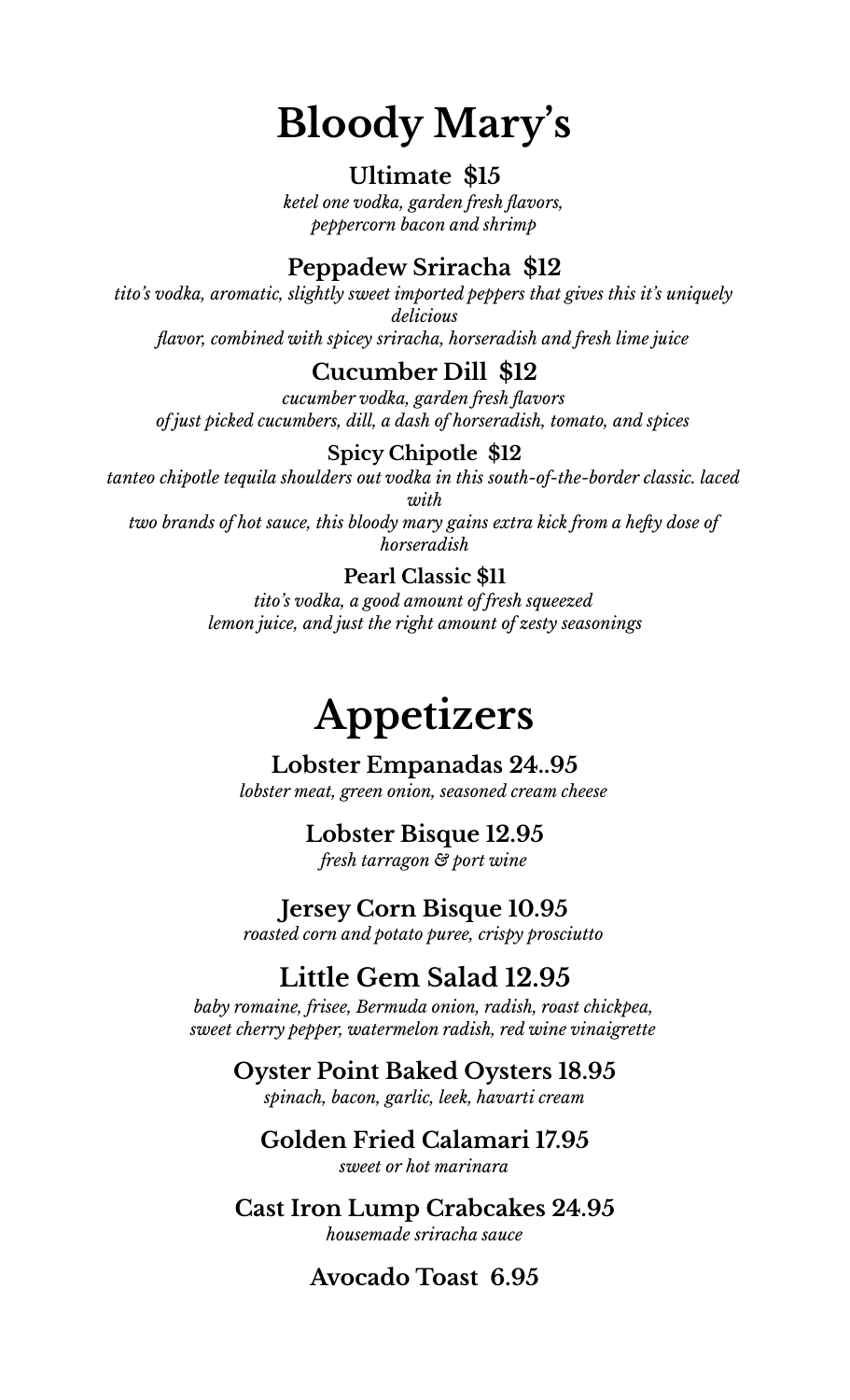*Sliced tomato*

# **Raw Bar**

*Oysters (6) 21.95 Clams (6) 12.50 shrimp (3) 17.95*

# **Brunch Entrées**

**Steak and Eggs 26.95** *new york strip, eggs any style, home fries*

## **Oyster Point Omelet 15.95**

**(Choice of 3)** *peppers, onions, mushrooms, tomato, jalapeno, spinach, ham, cheddar jack*

**Eggs Benedict 16.95** *two poached eggs, english muffin, canadian bacon, hollandaise*

> **Pork Roll, Egg & Cheese 12.95** *corn dusted kaiser roll, home fries*

**Chorizo Skillet 13.95** *peppers, onions, potato, cheddar jack, eggs, avocado*

> **Belgium Waffles 13.95** *berries and whipped cream*

**Brioche French Toast 13.95** *banana and walnut syrup, whipped cream*

> **Fish & Chips 25.95** *tartar, lemon, coleslaw*

# **Crabcake BLT 27.95**

*jalapeno cole slaw, tartar sauce, peppered bacon, old bay chips, corn dusted kaiser*

**Crispy Battered Chicken Sandwich 18.95** *pimento cheese, lettuce, tomato, pickle, fries, corn dusted kaiser*

### **Steakhouse Burger 20.95**

*fresh blend of black angus chuck, brisket & short rib, peppered bacon, sharp cheddar & onion rings*

# **Shrimp Quinoa Salad 23.95**

*grilled shrimp over tri colored quinoa /w seedless cucumber, green onion, roast chickpea, golden raisin, apricot and jicama, orange agave vianigrette*

**Casarecce Pasta 22.95**

*spicy vodka sauce, /w prosciutto, calabrian chili, red pearl onions, shaved asiago*

## **Buffalo Chicken Cobb Salad 21.95**

*fresh battered breast over romaine, peppered bacon, bleu cheese, grape tomato, carrot, celery, avocado ranch dressing*